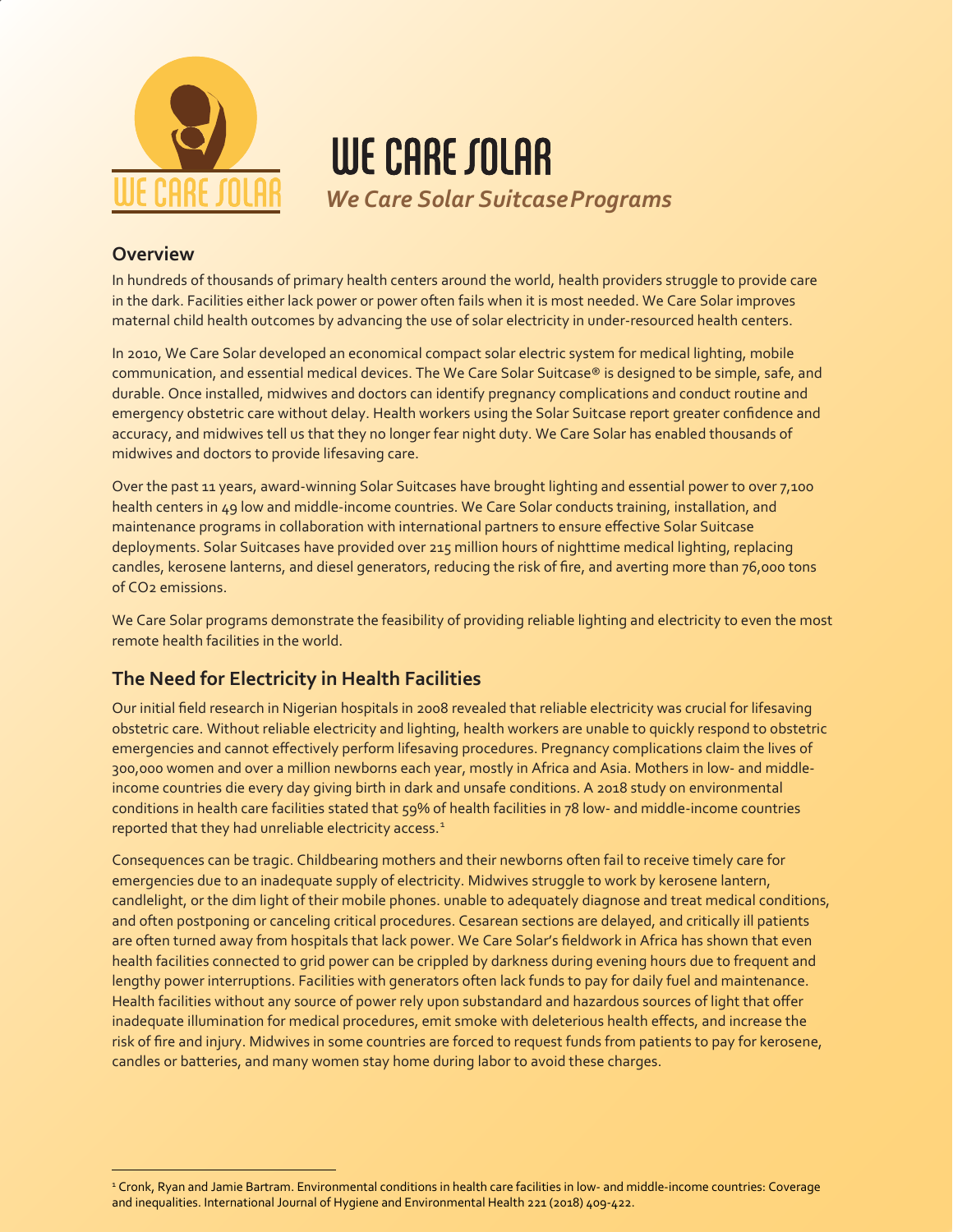

### **We Care Solar Background**

We Care Solar is a nonprofit organization co-founded by a husband-wife team: obstetrician Laura Stachel and solar innovator Hal Aronson. We Care Solar began designing solar electric solutions for maternal health in 2008, when Dr. Stachel's public health research in a Nigerian hospital revealed that energy poverty was linked to maternal mortality. Dr. Aronson designed four stand-alone solar electric systems for that hospital, targeting the operating theatre, labor room, maternity ward, and a blood bank refrigerator in the laboratory. In the next year, the hospital had a marked drop in maternal deaths and an increase in obstetric admissions. Word spread about the transformation at the state hospital, and health workers in nearby health centers began asking for solar power, lamenting that they were conducting deliveries in the dark. We Care Solar designed a solution that could be brought to scale. Today our Solar Suitcases are manufactured in the United States and shipped all over the world.

## **We Care Solar Activities**

We Care Solar provides the power to save lives by equipping health facilities with highly efficient and easy-to-use solar electric systems for lighting, mobile communication, and essential medical devices and advocating for the importance of reliable electricity for healthcare. The scope of our activities include:

- (1) *Design, Engineering, and Field Testing.* Our team has designed the Solar Suitcase with the end user in mind. The latest Solar Suitcase (Version 3) was launched in 2019 and features enhanced technology, an improved user interface, and appliance storage. The Solar Suitcase can withstand harsh environments, is easy-to-use and requires minimal maintenance.
- (2) *Partnerships. We* partner with health ministries, local and international NGOs, aid agencies and sustainable energy providers to deploy Solar Suitcases to remote health centers;
- (3) *Health facility assessments and Solar Suitcase installation.* We install Solar Suitcases in areas and situations where it is needed the most, working with governments and NGO partners to assess and select appropriate health facilities to receive Solar Suitcases. Our trained teams conduct installations to the highest standards and we build quality control mechanisms into all of our programs
- *(4) Capacity building.* We build local capacity in Solar Suitcase installation, use, and maintenance with indepth training for installers and government technicians to create effective, sustainable programs. On-site training of health workers is a necessary component of our program model.
- (5) *Research.*We collect and evaluate health data and interview end-users to understand the impact of our programs. Our goal is to demonstrate that basic lighting and electricity is feasible and affordable for rural health clinics.
- *(6) Advocacy.* We actively engage with partners and global leaders to advocate for clean energy for safe childbirth. We identify champions and invite them to join our advocacy efforts at a national and international scale through our Light Every Birth initiative.
- (7) *Sustainability*. We collaborate with governments and implementation partners to develop service plans and long-term maintenance strategies.

By delivering solar power to last-mile health centers in countries where health care infrastructure is poor and electricity is lacking, we have enabled thousands of midwives and doctors to provide lifesaving care. To date, we have deployed more than 7,100 Solar Suitcases, partnering with leading international NGOs, UN agencies, and development organizations. Our medical LED lights replace candles, kerosene lanterns, and diesel generators, reducing CO2 emissions and the risk of fire. We have trained more than 30,000 health workers and local technicians on the proper installation and maintenance of the system to ensure the sustainability of our programs.

We Care Solar Suitcases have been recognized as robust technology that perform for years. In 2019, our version 3.0 Solar Suitcase won the Edison Innovation Award and was selected as one of Time Magazine's Best Inventions.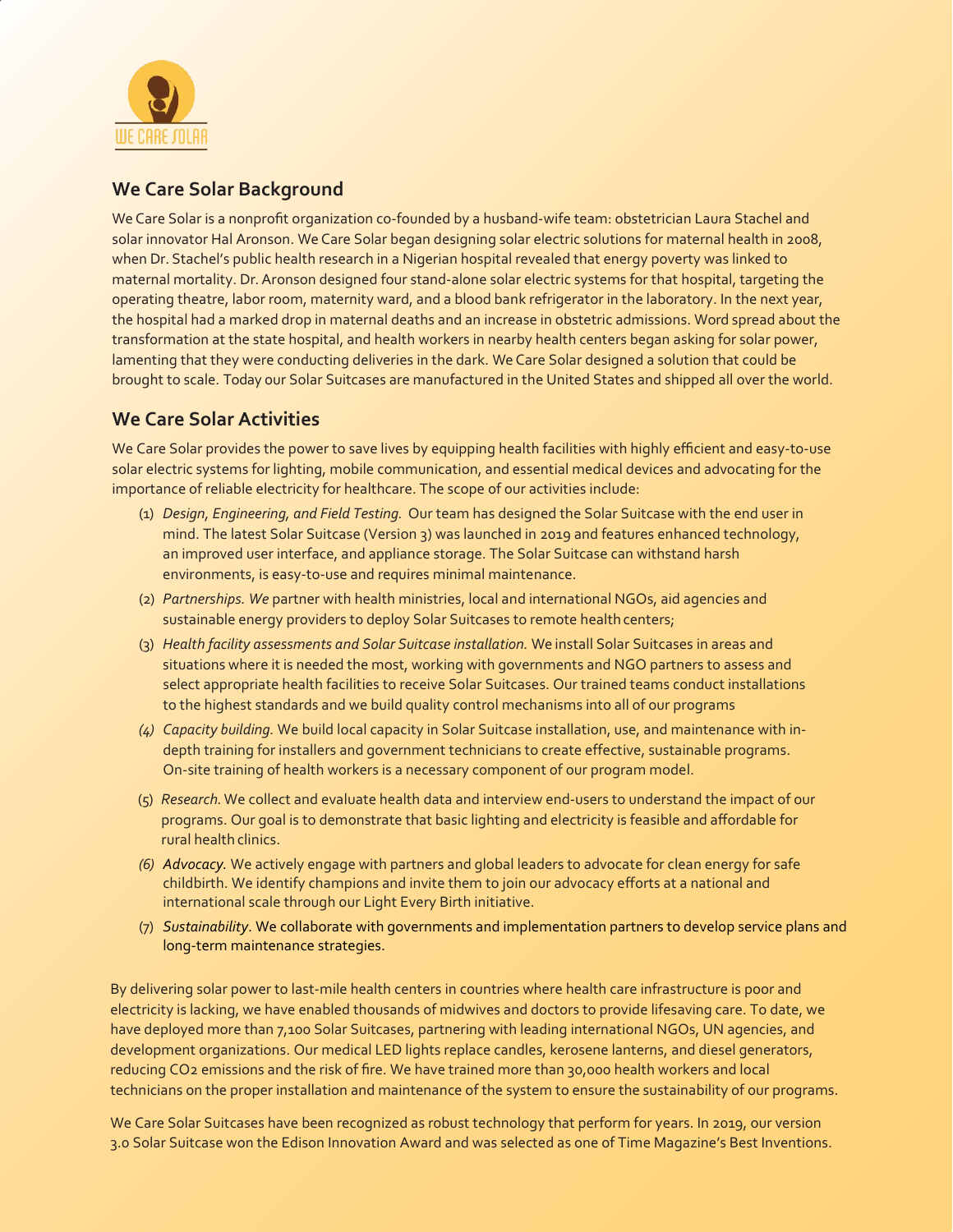

#### **Innovation**

We Care Solar is unique in that no other organization has taken a comprehensive approach to the issue of solar electrification for maternal health facilities.

We Care Solar is both designing/manufacturing a technology product (the Solar Suitcase) and developing distribution/service delivery models in partnership with other institutions. We work in a challenging space– rural health care in countries lacking funding and infrastructure–and provide a sustainable form of energy to improve maternal health care.

The We Care Solar Suitcase is an immediately deployable, complete solution to lighting and essential energy needs for health centers. Our plug-and-play Solar Suitcase is designed for ease-of-use, easy maintenance, safety, and scalability. It is built using high-quality, durable components optimal for remote installations.

We have upgraded the Solar Suitcase to better meet challenges in rural health center electrification. We now use lithium ferrous phosphate batteries to increase three-fold the lifespan of the battery; our batteries typically last five years. They are also lighter and have more available energy than sealed lead acid batteries, making them ideal for mobile Solar Suitcase application. Our lights feature Nichia LEDs which are water-resistant, cool to the touch, rugged, and estimated to last 10-20 years. These lights are well-suited for remote locations where repair and maintenance are costly and time-consuming.

We are testing a remote monitoring system that will enable us to respond quickly to repair and maintenance needs. It can connect to local cellular networks to transmit data at regular intervals and will store and transmit Solar Suitcase usage and performance data remotely to We Care Solar, reducing the frequency of site visits and resulting in lower maintenance costs over the life of the suitcase.



### **Implementation Costs**

The Solar Suitcase has an anticipated lifespan of at least ten years with one lithium battery replacement at five years. The estimated cost of equipping a health facility with a Solar Suitcase is approximately \$3,500, including equipment, installation tools, spare parts, shipping, clearance, in-country training, installation, health worker training, and We Care Solar management and support. The Solar Suitcase eliminates the need for kerosene lanterns (estimated cost of fuel for two lanterns is \$480 per year), health center phone charging (\$240 per year), and generators (estimated cost of \$5,000 per five years).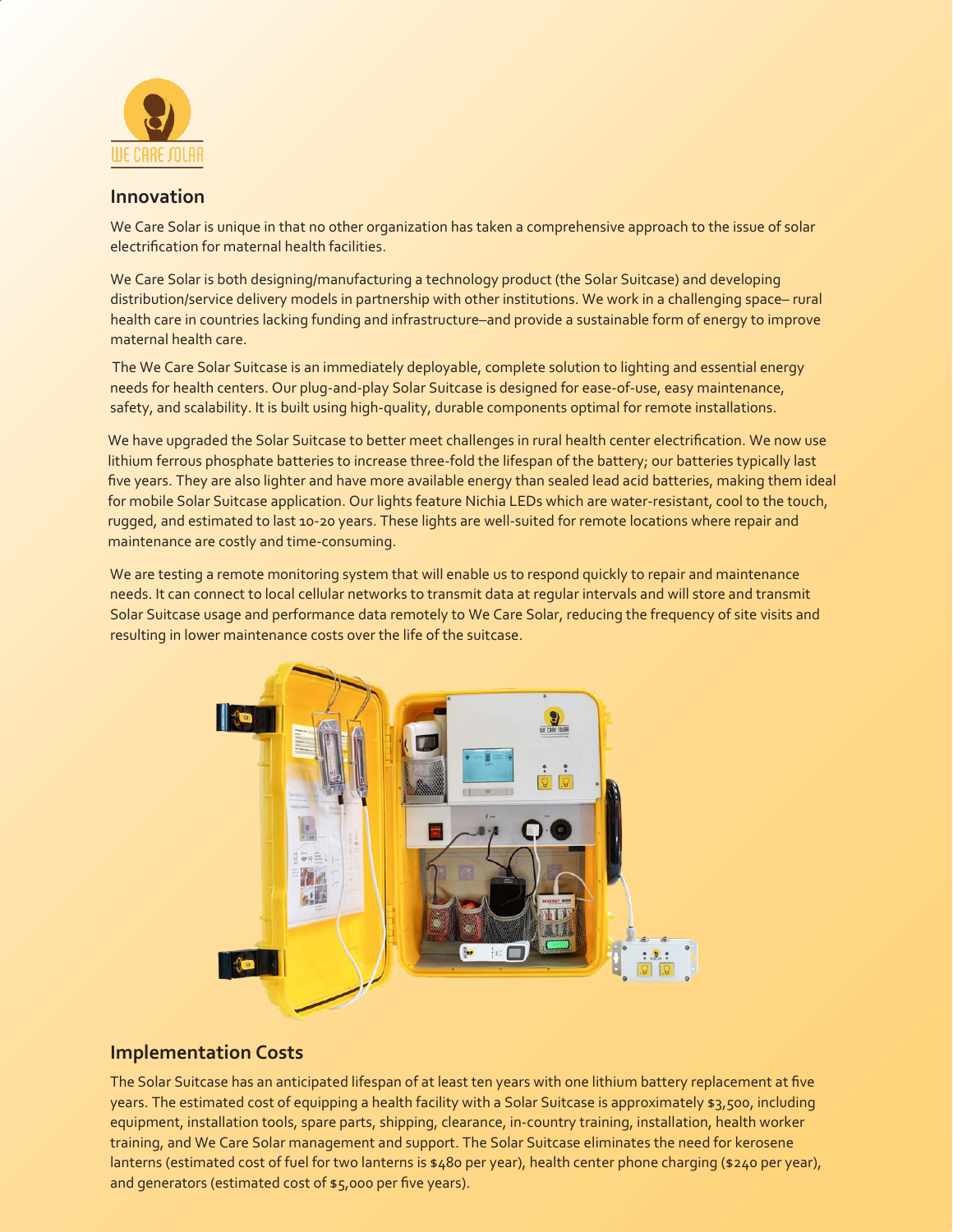

### **Our Results**

We Care Solar has delivered Solar Suitcases to more than 7,100 last-mile health centers in 49 low- and middleincome countries. We have enabled midwives and doctors to provide lifesaving care, such as conducting deliveries, detecting fetal distress, arranging timely referrals, suturing lacerations, resuscitating babies, and conducting c/sections. Our programs have served more than 10 million mothers and newborns. Health care workers at health centers equipped with Solar Suitcases report they no longer fear nighttime duty and feel more confident in the provision of care.

Our Solar Suitcases also have a positive environmental impact by replacing the use of fossil fuels. Healthcare facilities in regions without reliable electricity utilize kerosene lamps for nighttime lighting and diesel-fuel generators for production of electricity. Kerosene lanterns pose health hazards and safety concerns; their emissions degrade the quality of indoor air. Kerosene itself is flammable and increases the risk of fire. Diesel fuel generators are polluting, noisy, costly to operate, and prone to failure. Additionally, the use of fossil fuels contributes to global warming. To date, the Solar Suitcases have averted more than 76,000 tons of CO2 emissions.

Our programs focus on sustainability. We ensure that local technicians have the skills required to maintain our solar electric systems for years to come. Our hands-on training programs have equipped more than 30,000 health workers and technicians with the knowledge to properly install, use, and maintain the solar electric systems.

When lighting is assured, more mothers seek skilled care in a health facility where emergency complications can be detected and treated to save lives. Saving the life of a mother increases life chances for her family: her newborn will be more likely to survive, her children will be more likely to attend school and have adequate nourishment, and her family will be more likely to prosper economically.

By increasing health facilities' access to solar electricity, We Care Solar strengthens health service delivery and improves health outcomes for mothers and newborns by utilizing a renewable energy source that fosters clean air quality.

## **Additional Benefits**

Other benefits of the Solar Suitcases include:

#### **(1) Enhanced Family Productivity**

Mothers play a vital role in the economic health of their families and communities. Each year an estimated \$15.5 billion USD in potential global productivity is lost when mothers and infants die. Maternal mortality has lifelong implications on childhood health and education: enrollment in school is delayed and children are less likely to be immunized and more likely to suffer malnutrition. We Care Solar works to reduce maternal mortality, helping families to achieve their full economic potential.

#### **(2) Strengthened Health Systems**

The effects of the Solar Suitcase extend beyond reducing maternal death. Pilot studies have observed an increase in patient volume, higher utilization of medical services and equipment, and elevated staff productivity and morale. The Solar Suitcase impacts health systems as a whole, improving the economic productivity of staff and infrastructure.

#### **(3) Reduced Carbon Emissions**

The Solar Suitcase provides a clean renewable alternative to fossil fuel driven power and lighting systems that utilize diesel fuel and kerosene. Each solar suitcase obviates eight tons of CO2 per year when replacing a generator.